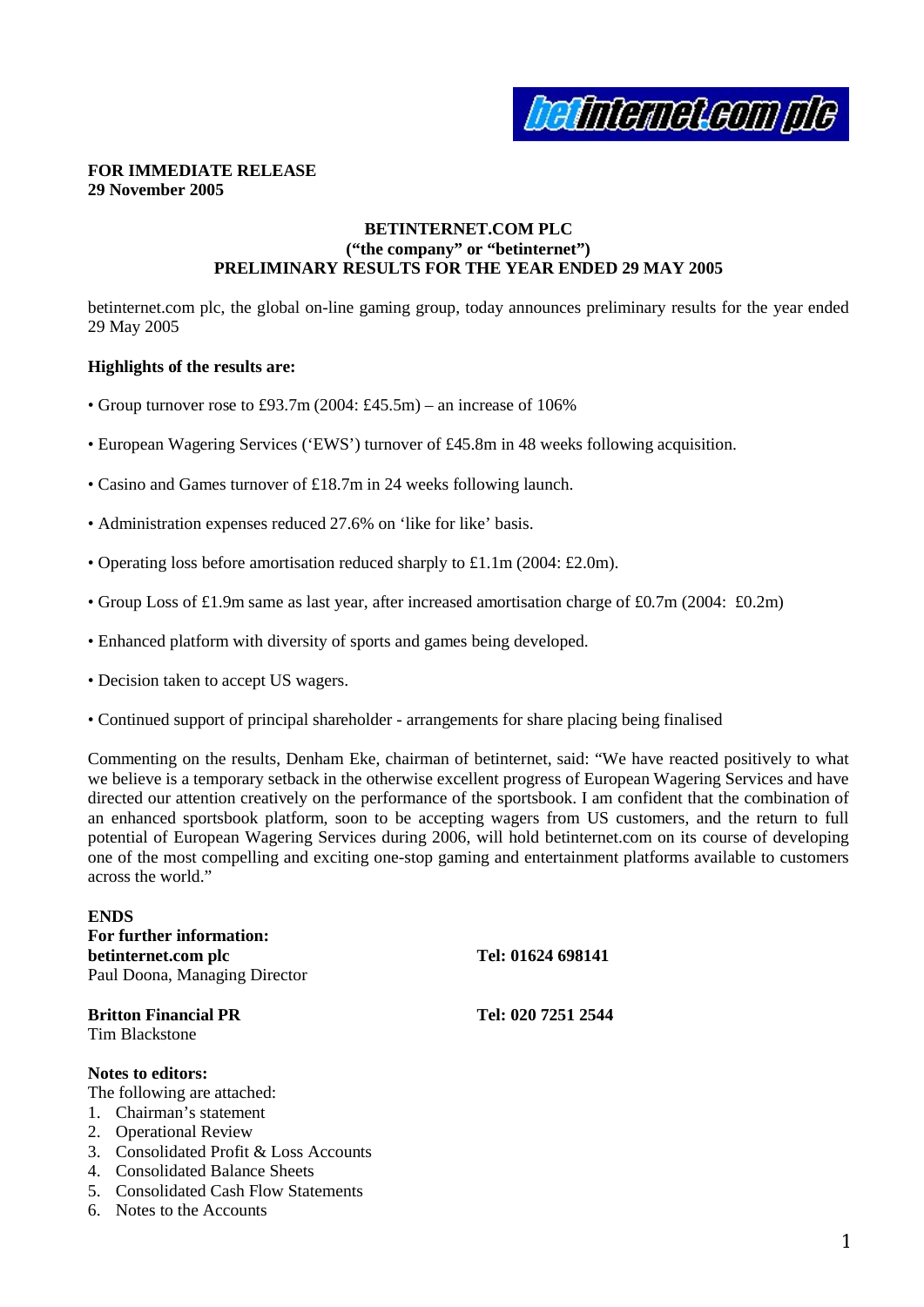# **Chairman's Statement**

# **Introduction**

Following the announcement of promising interim results in January 2005, the remainder of the financial year, which ended on 29 May 2005, offered some significant challenges. On the basis of excellent results from European Wagering Services in the first half of the year, it was your board's intention to concentrate on developing this risk-free and potentially very lucrative side of the business further. Our strategy was to grow the global link between major track operators, content providers and customers wishing to make use of the wagering platform, multi-currency and technical services that the company offers through the Isle of Man hub.

Unfortunately, the company was mentioned in news reports relating to legal proceedings which took place in New York in January 2005. Two of the individuals under investigation were officers of the International Players Association, an organisation which had for two years referred 'high rolling' players to Euro Off-Track, now European Wagering Services. As a result of the unwelcome publicity and reaction of the tracks, we had no option but to cease this activity. This had a detrimental effect on our turnover and profitability.

I should emphasise that your company was not in any way involved in the legal proceedings and we were not contacted by any legal or regulatory authority in respect of them. Our probity was not in question. Indeed, some six months before these matters became public your board had reported its concerns regarding one of the defendants in the later proceedings, to the appropriate regulatory authority. It is our belief that this action led, in part, to the chain of events which was triggered in January 2005.

Since the year-end we have modestly begun to offer incentives to a small base of customers, but this is restricted to greyhound racing only.

As part of the process of rebuilding the potential of our wagering services and to maintain our good reputation as a global online gaming group, we invited the US Thoroughbred Protective Bureau (TRPB) – which body is, in effect, the conscience of US racecourses – to carry out an audit of our business. We are fully confident of the results of the audit which are to be reported later in 2005.

## **Strategy**

As progress in European Wagering Services is temporarily held back, we have focused the company's energies on developing the performance of the sportsbook side of the business. Notably, we have decided to take wagers from US customers and will do so as soon as our new sportsbook platform, referred to below, is complete. We expect that this will be early in 2006.

This strategic move will involve us in relocating our sportsbook servers to a different jurisdiction, Curaçao, which encourages the acceptance of wagers from the USA. The majority of our sportsbook staff and European Wagering Services will continue to operate from the Isle of Man, which we continue to believe provides a supportive environment for the majority of our activities.

Since the year-end, significant progress has been made in developing an improved platform with a more complete sports offering and a comprehensive suite of both casino and 'fun' games for our customers. After detailed investigation we chose as software development partner, IGW, a Florida-based company whose experience in developing software for the US market and knowledge of the Curaçao jurisdiction is likely to prove invaluable. Accordingly, we are confident of seeing a significant boost to performance within the sportsbook during the current financial year.

We report in more detail on these positive achievements, and provide an account of other strategic investments, in the Operational Review that follows.

## **Overview of results**

Group turnover rose to £93.7m (2004: £45.5m), an increase of 106%. However, after taking account of a sharply increased amortisation charge of £0.7m (2004: £0.2m), the group loss was £1.9m, the same as the previous period.

The results are more fully analysed in the Operational Review.

## **Fund-raising**

The strategy for the first half of the year, which focused on the full acquisition and development of Euro Off-Track – now called European Wagering Services – was supported through a placement of shares to Burnbrae Ltd in December 2004. To support recent developments within the sportsbook business, the board is in the process of finalising arrangements for Burnbrae to subscribe for a further placement of shares, details of which will be circulated to shareholders within the next few weeks.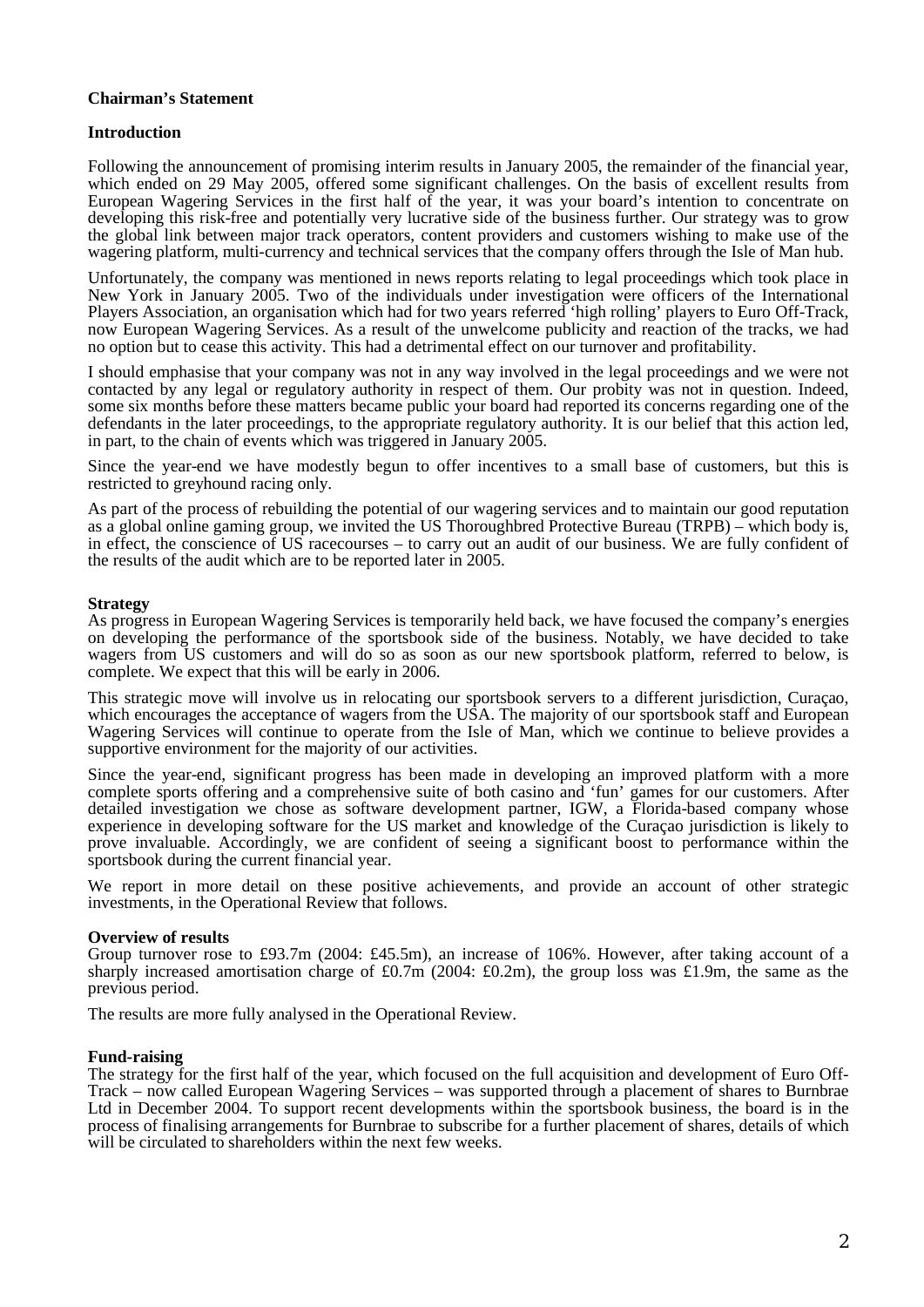# **Board and executive changes**

We announced shortly after the end of the financial period that Hugh Mac Giolla Ri, a non-executive director, had tendered his resignation, due to ill health. We wish Hugh a speedy recovery and would like to thank him for his valuable contribution as a non-executive director since he joined the board in April 2003.

Also in June 2005, we were delighted to appoint Garry Knowles as Sportsbook Director. He joined us initially in November 2003 as Head of Trading Operations. Of immediate importance to Garry is the responsibility for leading the projects to upgrade the sportsbook platform and its relocation to Curaçao.

We strengthened our executive team with two senior appointments. On 30 March, Simon Nicholls was appointed as Chief Operating Officer of European Wagering Services. Simon was previously Managing Director of GG.com, the Internet arm of GG Media which holds the media rights to ten independent  $\overline{UK}$ racecourses. At the same time, we also welcomed Tony Elder, previously a management consultant with Whitechapel Corporate Services, who was appointed Financial Controller of betinternet.com plc.

Following the establishment of this new management team, our Managing Director, Paul Doona, felt able to stand down from the role of leading the company, which he has undertaken for the last three years. Paul will step down from the board at the conclusion of the forthcoming annual general meeting, and will be succeeded by Garry Knowles. We wish Paul every success as he pursues new interests.

#### **Summary**

The setback in the otherwise excellent progress of European Wagering Services was a disappointment but it has served to direct our attention creatively on the performance of the sportsbook. I am confident that the combination of a strengthened sportsbook and the return to full potential of European Wagering Services during 2006, will hold betinternet.com on its course of developing one of the most compelling and exciting one-stop gaming and entertainment platforms available to customers across the world.

I should like to add my thanks to all betinternet staff for their hard work and commitment during the year. Together, we have many opportunities to explore and enjoy.

## **Chairman**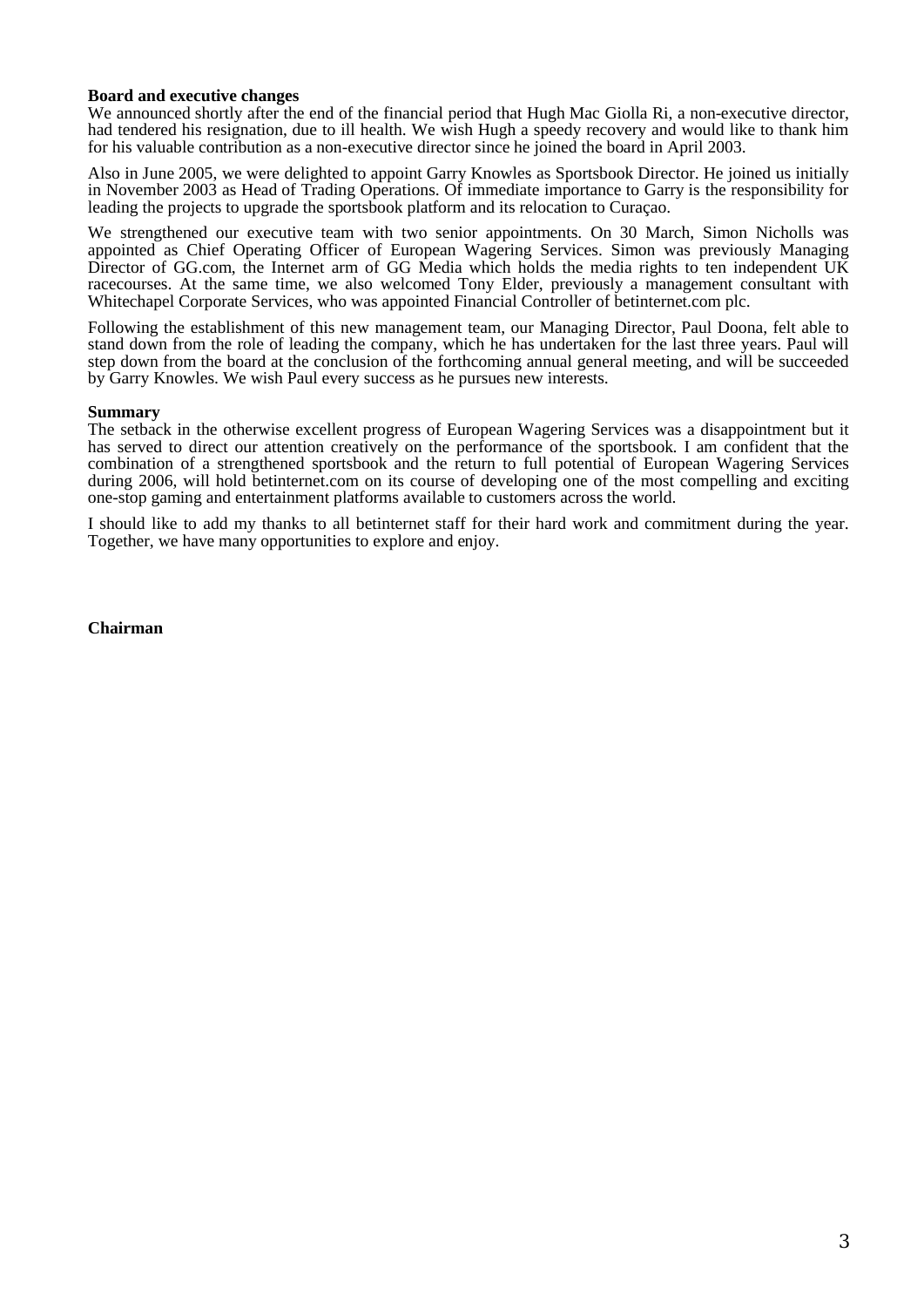# **Operational Review**

The focus on strengthening the attraction and performance of the sportsbook side of the business during the last year and since the year end is progressing well. The Board's decision to take play from the US required us to site the company's servers in a new jurisdiction and we have selected Curacao for this purpose. This decision was also influenced by the presence in Curacao of IGW Software, a company based in Miami which has substantial experience in designing and powering software specifically for sportsbook applications. We are currently working with IGW Software to create a new and dynamic sportsbook website which will enable us to diversify and build our range of sports and games for customers all over the world. The site in its revamped form will be launched early in 2006.

Last December we launched an online casino in partnership with CasinoWebcam and this has proved very successful. To add to the potential which this demonstrated, we have contracted with Real Time Gaming, a provider of gaming software to some of the most successful internet casino sites, to launch a random number casino and slots offering on the new sportsbook platform. Last year we also introduced a new game, Play Football, offering virtual football matches and this too has proved popular, especially in the summer months, traditionally our quiet period. We are continually seeking new betting opportunities and will be adding to the suite of sports and new leagues during the forthcoming year to develop our customer-base in Asia, while enhancing the platform in Europe and the US.

In March 2005, we announced an agreement to take a 22.5 per cent stake in Coresports (Global Coresports Limited). This is a company established to exploit artificial intelligence technology to create a virtual reality gaming experience which can be played in real-time and on demand in a multi-player format. The system architecture has been developed by a team of six leading Cambridge academics, all of whom have extensive experience of start-up ventures, particularly in the area of biotechnology. The first application, to be launched in the current financial year, is an exciting football management game, the technology for which can be adapted for other team sports.

As these ventures demonstrate, we are working at the forefront of online gaming technology and, in due course, will offer a sportsbook platform that is utterly compelling to customers.

Part of our strategy has been to invest in order to develop opportunities in promising new territories. Last year we announced the formation of a joint venture company, Isle of Man Tote Limited, with Phumelela Gold Enterprises of South Africa. This was created to exploit the opportunities of our Isle of Man-based hub and to provide an international service for South African thoroughbred racing. In due course the venture is intended to host pool betting on a variety of tote activities. Although progress has been slower than anticipated, we have seen the start of an income stream in the period following the end of the financial year.

# **Results**

Our financial performance was severely impacted by events within European Wagering Services, which are more fully described by the Chairman in his earlier statement. This was particularly frustrating as turnover increased significantly and underlying administration expenses were reduced sharply.

Group turnover increased by 106% to £93.7m (2004: £45.5m). Turnover from European Wagering Services contributed £45.8 during the 48 weeks it was wholly consolidated. However, much of this growth was made during the first half of the year before the termination of contracts in the US and the cessation of rebating had taken effect. It is likely that the downturn in turnover will continue for at least the first half of the current year after which we expect significant revival and further growth.

The margin achieved from pari-mutuel business (2.3%) reflects its risk-free nature and the gross profit earned, before betting duty, was £1.1m for the 48 weeks that the operation was consolidated.

Turnover from the fixed odds business, including casino and games, was £47.9m (2004: £45.5m). The blended margin for the fixed odds business fell to 4.8% (2004: 5.5%) due to the lower margin arising from casino and games.

Gross margin before betting duty, was £2.1m, compared with £2.5m in the previous period.

Administration expenses, which included 48 weeks for European Wagering Services, were £4.2m, a reduction of 6.7% compared with the previous period. Stripping out those additional expenses, the period on period reduction was 27.6%.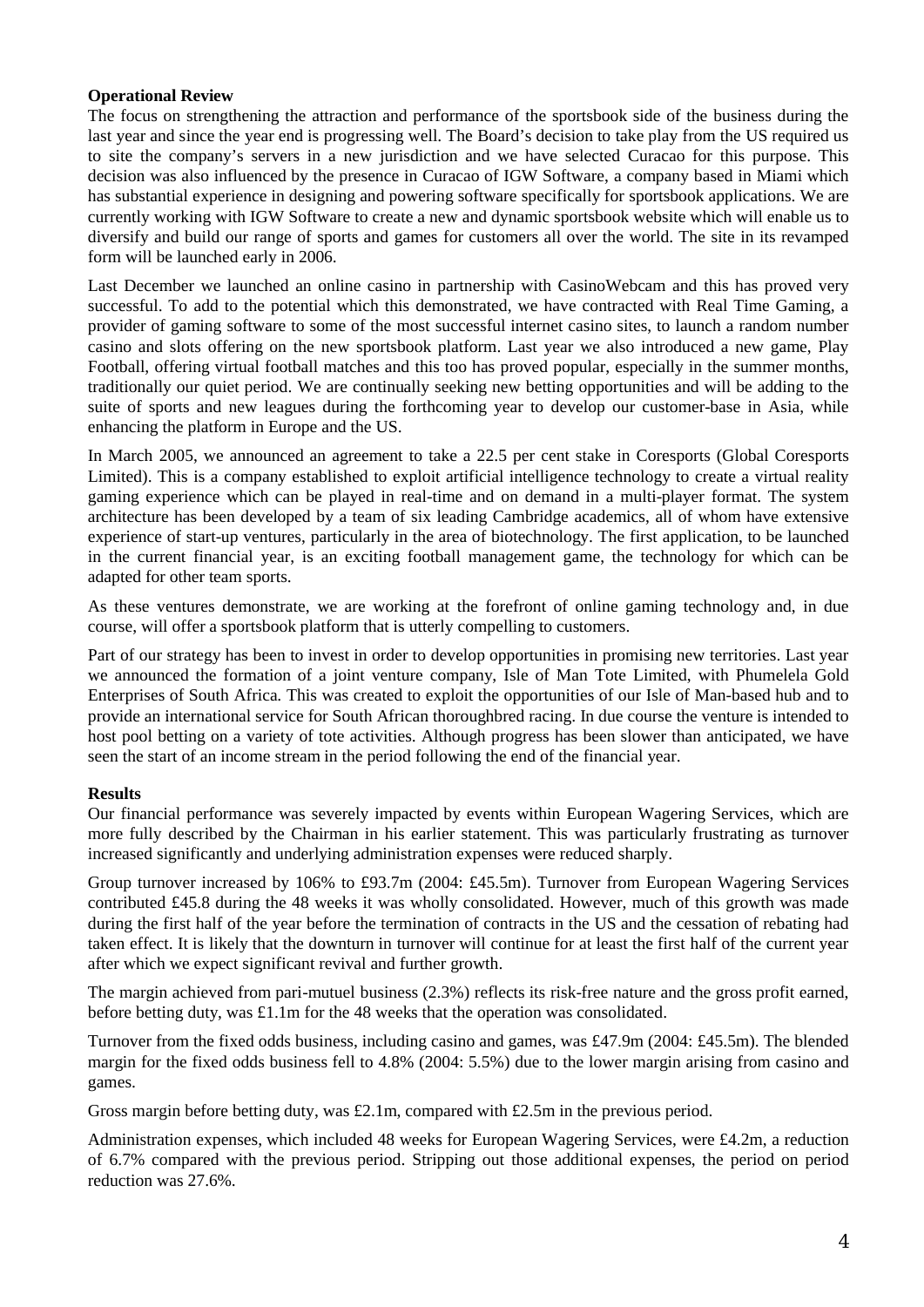The group operating loss before amortisation was therefore reduced sharply to £1.1m from £2.0m in the previous period.

The overall loss at £1.9m was identical to the previous period, but takes into account a substantially increased amortisation charge arising as a result of the European Wagering Services acquisition of £0.7m; (2004: £0.2m) and the loss from the joint venture prior to its acquisition.

Having spent the last three years involved in developing the strategy, trading philosophy and systems that are now in place in your Company, it is my intention to step down from the Board following the conclusion of the forthcoming annual general meeting. I am delighted that Garry Knowles has agreed to succeed me as Managing Director. I am particularly confident in the steer that will be provided by Garry and Simon Nicholls as they develop the fortunes of betinternet.com's sportsbook and European Wagering Services, respectively.

**Paul Doona Managing Director**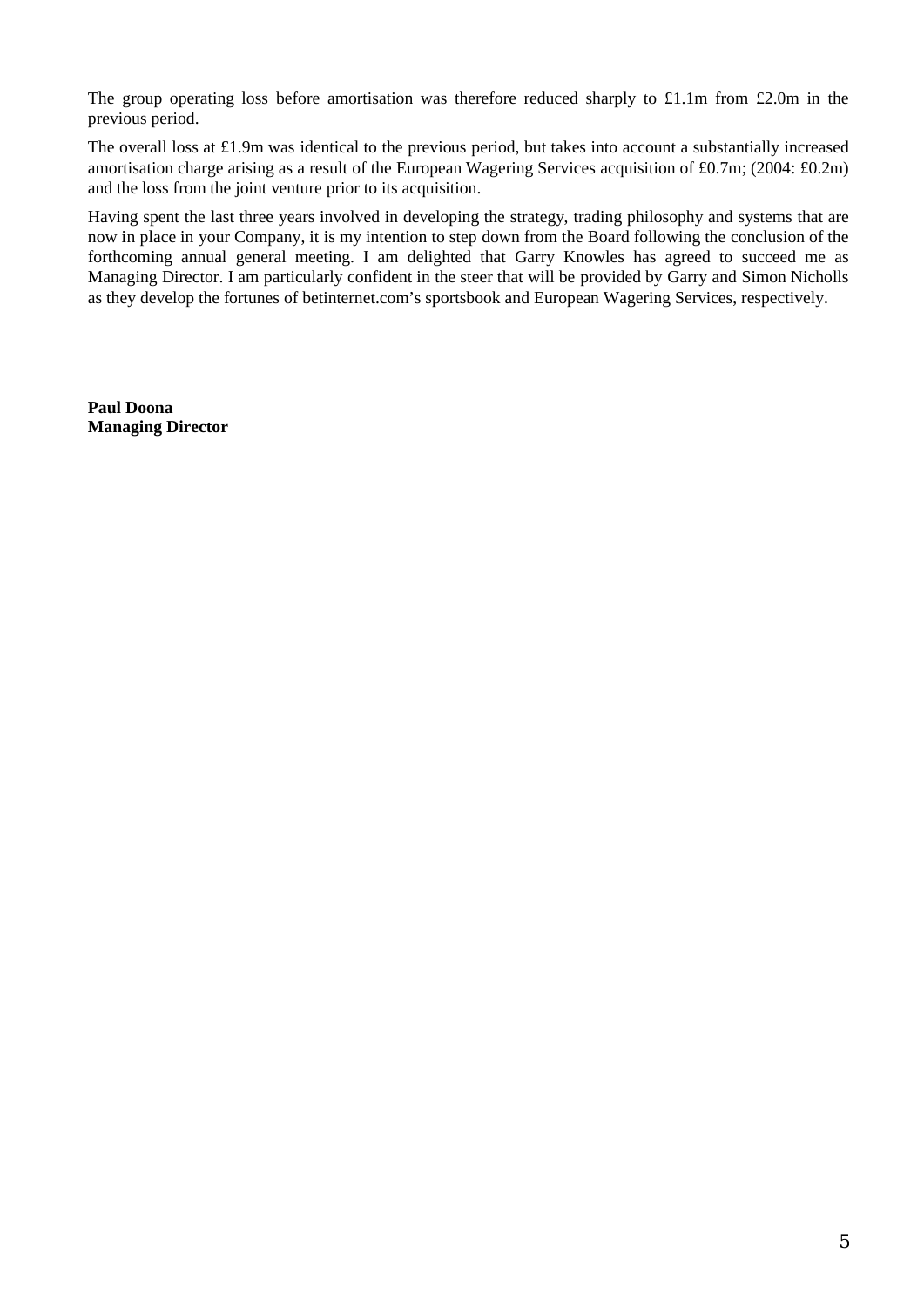# **Consolidated Profit and Loss Account for the period ended 29 May 2005**

|                                                                                               |              | Continuing            |                     |                       |                              |
|-----------------------------------------------------------------------------------------------|--------------|-----------------------|---------------------|-----------------------|------------------------------|
|                                                                                               |              | operations            | Acquisitions        | 2005                  | 2004                         |
|                                                                                               | Note         | £000                  | £000                | £000                  | £000                         |
| Turnover including share of joint venture                                                     |              |                       |                     |                       |                              |
| Betting stakes received                                                                       |              |                       |                     |                       |                              |
| Fixed odds                                                                                    |              | 29,157                |                     | 29,157                | 45,494                       |
| Pari-Mutuel                                                                                   |              | 1,403                 | 45,794              | 47,197                | 22,513                       |
| Casino & Games                                                                                |              | 18,747<br>----------  | __________          | 18,747<br>----------  | __________                   |
|                                                                                               |              | 49,307                | 45,794              | 95,101                | 68,007                       |
| Less: share of joint venture                                                                  |              | (1,403)<br>---------- | ----------          | (1,403)<br>---------- | (22,513)<br>----------       |
|                                                                                               | 1            |                       |                     |                       |                              |
| <b>Total group turnover</b><br><b>Cost of sales</b>                                           |              | 47,904                | 45,794              | 93,698                | 45,494                       |
| Winnings paid and bets laid off                                                               | 1            | (45, 836)             | (44, 728)           | (90, 564)             | (43,004)                     |
| Betting duty paid                                                                             | $\mathbf{1}$ | (50)<br>----------    | (32)<br>----------  | (82)<br>----------    | (53)<br>----------           |
|                                                                                               | 1            |                       |                     |                       |                              |
| <b>Gross profit</b>                                                                           |              | 2,018                 | 1,034               | 3,052                 | 2,437                        |
| Administration expenses                                                                       |              | (3,236)<br>---------- | (933)<br>---------- | (4,169)<br>---------- | (4, 467)<br>----------       |
|                                                                                               |              |                       | 101                 |                       |                              |
| <b>Operating loss before amortisation</b><br>Amortisation of good will                        |              | (1,218)               |                     | (1,117)<br>(675)      | (2,030)<br>(219)             |
|                                                                                               |              |                       |                     |                       |                              |
| <b>Operating loss after amortisation</b><br>Share of operating (loss)/profit in joint venture |              |                       |                     | (1,792)<br>(105)      | (2,249)<br>354               |
|                                                                                               |              |                       |                     | ----------            | ----------                   |
| Total opening loss including share of joint venture                                           |              |                       |                     | (1,897)               | (1,895)                      |
| Interest                                                                                      |              |                       |                     | 5<br>----------       | $\overline{1}$<br>---------- |
| Loss on ordinary activities before and after                                                  |              |                       |                     |                       |                              |
| taxation and retained loss for the year                                                       |              |                       |                     | (1,892)               | (1,894)                      |
| Basic and diluted loss per share (pence)                                                      | 2            |                       |                     | (1.4)                 | (1.6)                        |
|                                                                                               |              |                       |                     |                       |                              |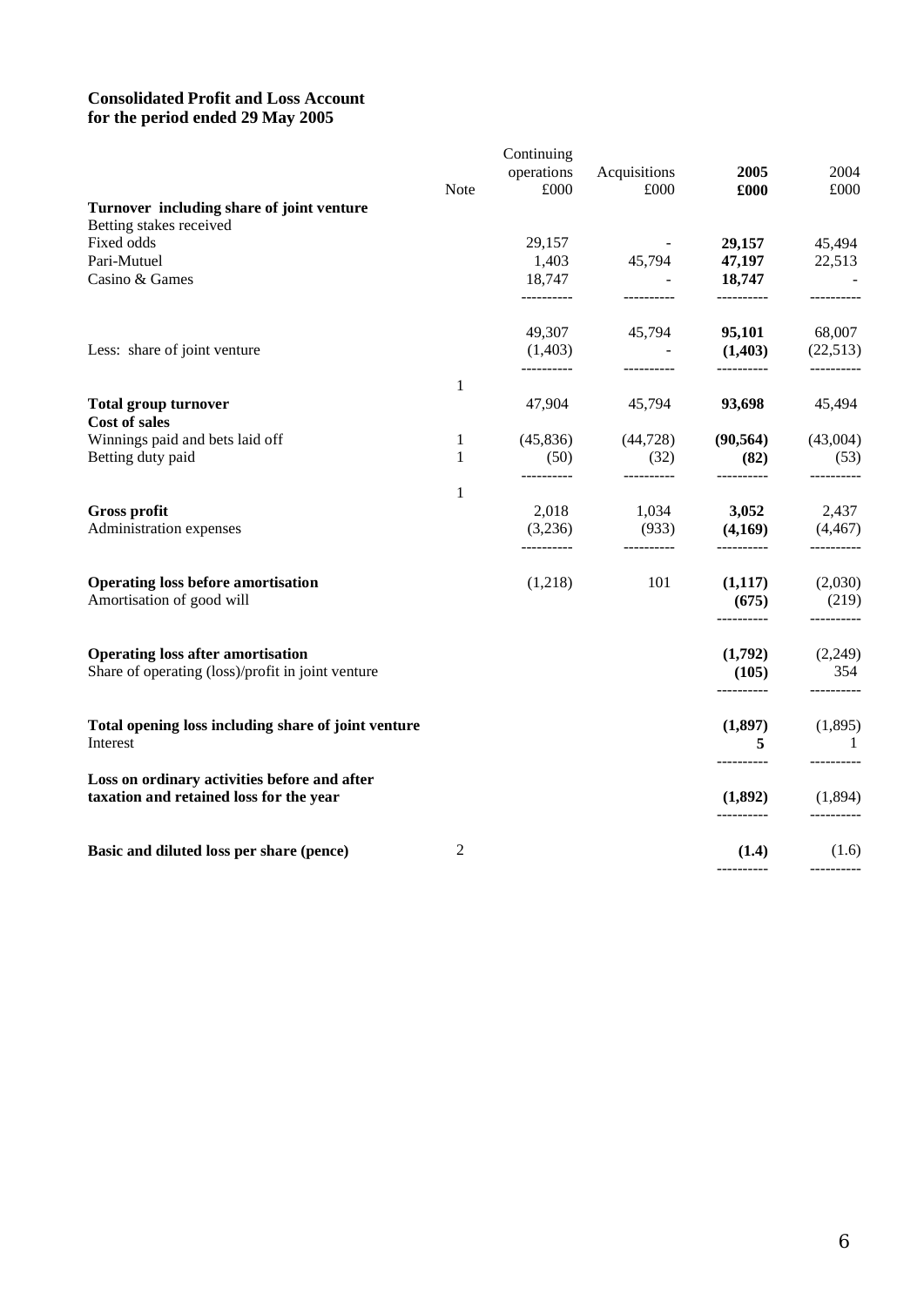# **Consolidated Balance Sheet for the period ended 29 May 2005**

|                                                                                                                             | 2005<br>£000          | 2005<br>£000      | 2004<br>$\pounds000$  | 2004<br>£000      |
|-----------------------------------------------------------------------------------------------------------------------------|-----------------------|-------------------|-----------------------|-------------------|
| <b>Fixed assets</b>                                                                                                         |                       |                   |                       |                   |
| Intangible assets                                                                                                           |                       | 541               |                       | 219               |
| Tangible assets<br>Investments                                                                                              |                       | 351<br>83         |                       | 620               |
|                                                                                                                             |                       | ----------        |                       |                   |
|                                                                                                                             |                       | 975<br>---------- |                       | 839<br>---------- |
| <b>Current assets</b>                                                                                                       |                       |                   |                       |                   |
| Debtors<br>Cash at bank and in hand                                                                                         | 207<br>650            |                   | 851<br>444            |                   |
|                                                                                                                             | -------               |                   |                       |                   |
|                                                                                                                             | 857<br>----------     |                   | 1,295<br>----------   |                   |
| <b>Creditors</b>                                                                                                            |                       |                   |                       |                   |
| Amounts falling due within one year                                                                                         | (1,611)<br>---------- |                   | (1,517)<br>---------- |                   |
|                                                                                                                             |                       |                   |                       | (222)             |
| Net current liabilities                                                                                                     |                       | (754)<br>-------- |                       | ----------        |
| Provision for liabilities and charges<br>Investment in joint venture<br>Share of gross assets<br>Share of gross liabilities |                       |                   | 446<br>(636)          |                   |
| Share of net liabilities                                                                                                    |                       |                   |                       | (190)             |
| <b>Creditors</b>                                                                                                            |                       |                   |                       |                   |
| Amounts falling due after more than one year                                                                                |                       | (63)              |                       |                   |
| Net assets                                                                                                                  |                       | 158<br>---------- |                       | 427               |
| <b>Capital and reserves</b>                                                                                                 |                       |                   |                       |                   |
| Called up share capital                                                                                                     |                       | 1,505             |                       | 1,167             |
| Share premium<br>Profit and loss account                                                                                    |                       | 8,213<br>(9,560)  |                       | 6,928<br>(7,668)  |
|                                                                                                                             |                       | ----------        |                       |                   |
| <b>Equity shareholders' funds</b>                                                                                           |                       | 158               |                       | 427               |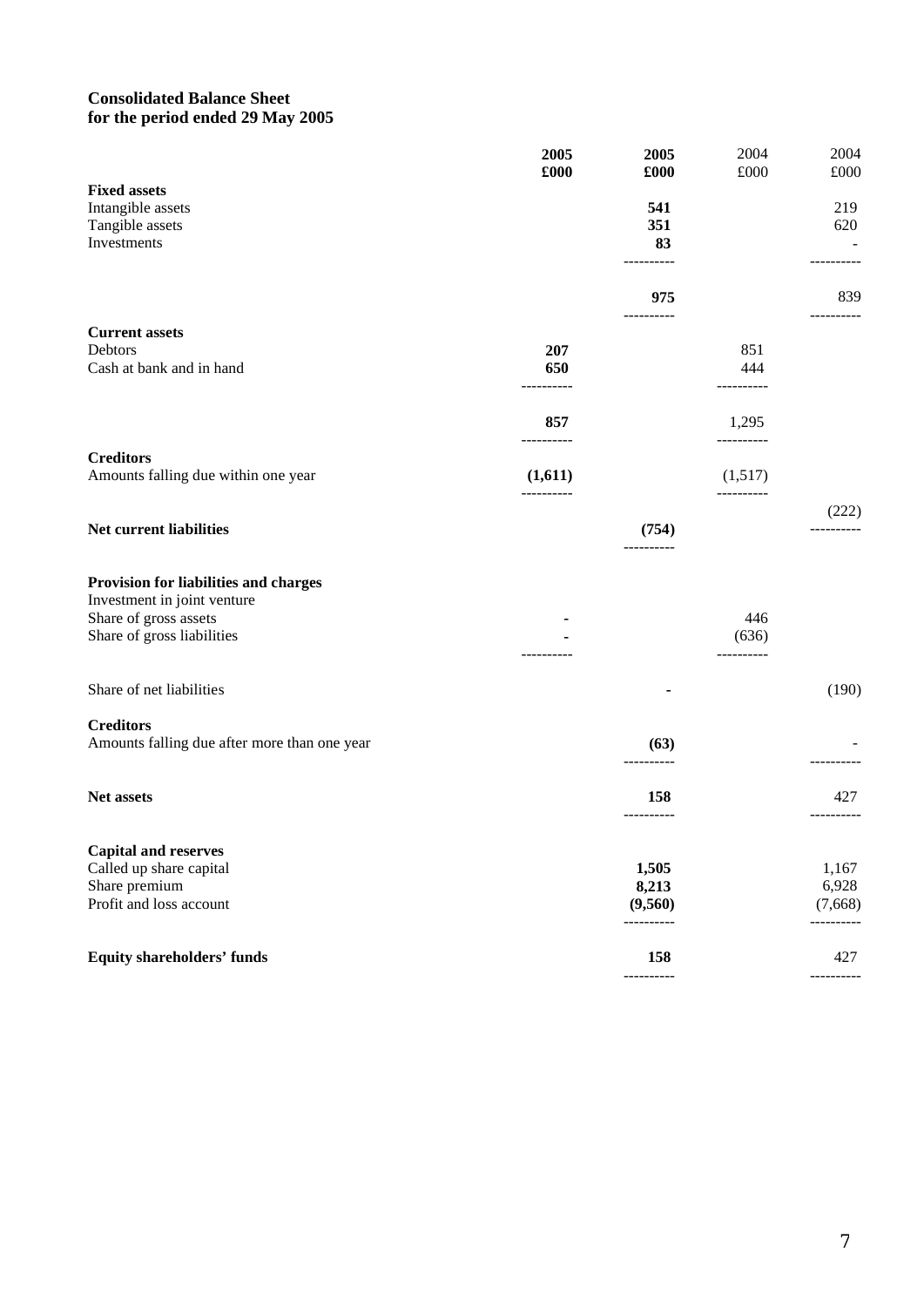# **Consolidated Cash Flow Statement for the period ended 29 May 2005**

|                                                           |      | 2005       | 2004       |
|-----------------------------------------------------------|------|------------|------------|
|                                                           | Note | £000       | £000       |
| Net cash outflow from operating activities                | 3    | (1,182)    | (984)      |
| Returns on investments and servicing of finance           |      | 5          |            |
| Capital expenditure                                       |      | (94)       | (345)      |
| Acquisition                                               | 4    | 328        |            |
| Cash outflow before use of liquid resources and financing |      | (943)      | (1,328)    |
| Financing                                                 | 4    | 985        |            |
| Increase/(decrease) in cash during the period             |      | 42         | (1,328)    |
|                                                           |      |            |            |
|                                                           |      |            |            |
| Reconciliation of net cash flow to movement in net funds  |      |            |            |
|                                                           |      | 2005       | 2004       |
|                                                           |      | £000       | £2004      |
| Operating net funds                                       |      | 437        | 1,765      |
| Increase/(decrease) in cash during the period             |      | 42         | (1,328)    |
|                                                           | 5    |            |            |
| Closing net funds                                         |      | 479        | 437        |
|                                                           |      | ---------- | ---------- |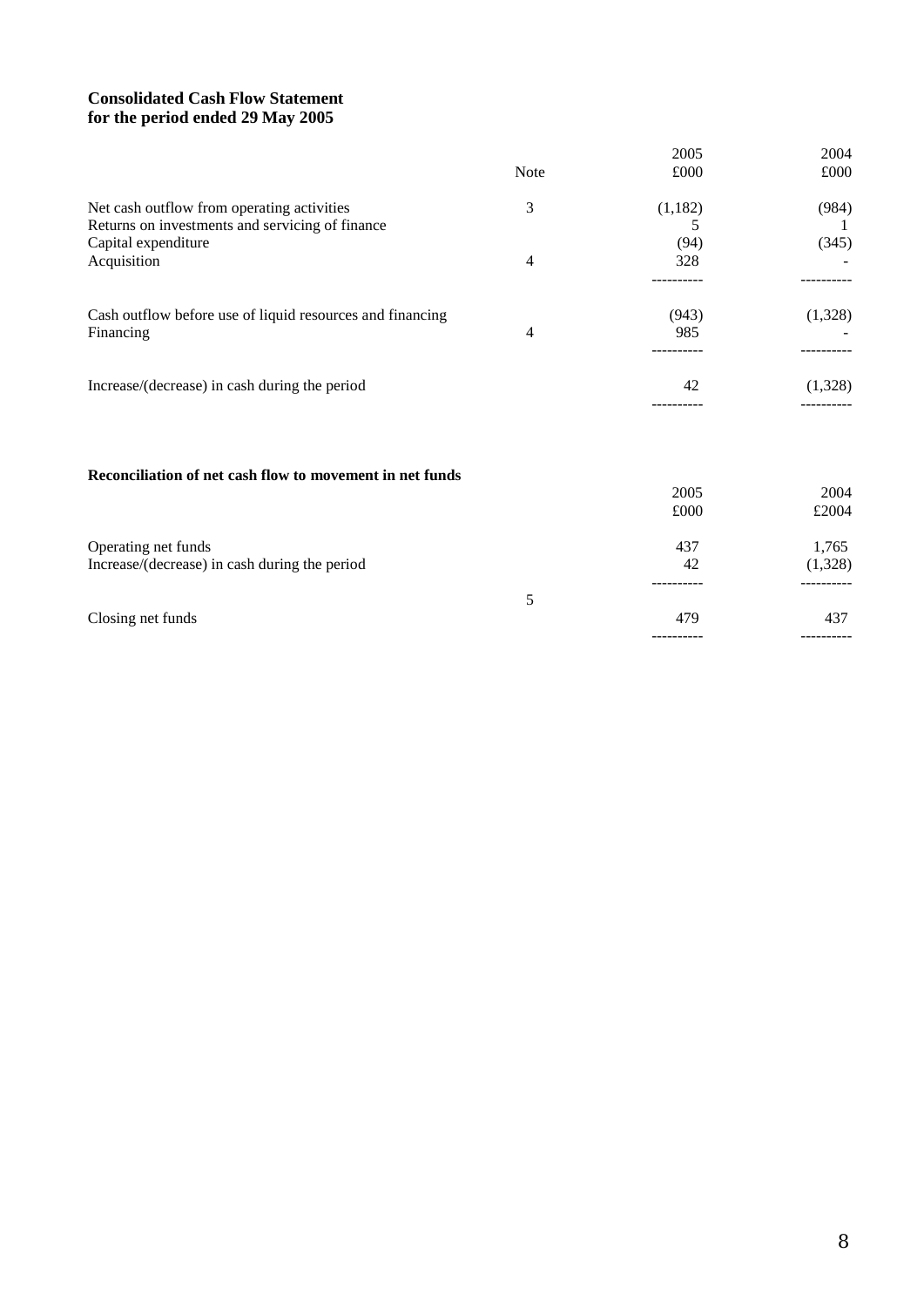**Notes to the Accounts**

#### **1 Segmental Analysis Period ended 29 May 2005**

| $\frac{1}{2}$<br><b>Betting stakes received</b>            | <b>Fixed Odds</b><br>£000<br>29,157 | <b>Pari-Mutuel</b><br>£000<br>$(48 \text{ weeks})*$<br>45,794 | <b>Casino &amp; Games</b><br>£000<br>$(24$ weeks)**<br>18,747 | <b>Total</b><br>£000<br>93,698 |
|------------------------------------------------------------|-------------------------------------|---------------------------------------------------------------|---------------------------------------------------------------|--------------------------------|
| Winnings paid and bets laid off                            | (27, 460)<br>----------             | (44, 728)<br>----------                                       | (18,376)<br>----------                                        | (90, 564)<br>----------        |
| <b>Gross Margin</b>                                        | 1,697<br>----------                 | 1,066<br>----------                                           | 371<br>----------                                             | 3,134                          |
| $\frac{0}{0}$                                              | 5.8%                                | 2.3%                                                          | 2.0%                                                          |                                |
| <b>Betting Duty</b>                                        |                                     |                                                               |                                                               | (82)                           |
| <b>Gross Profit</b>                                        |                                     |                                                               |                                                               | 3,052                          |
| Period ended 30 May 2004                                   | <b>Fixed Odds</b><br>£000           |                                                               |                                                               | <b>Total</b><br>£000           |
| Betting stakes received<br>Winnings paid and bets laid off | 45,494<br>(43,004)<br>----------    |                                                               |                                                               | 45,494<br>(43,004)             |
| Gross margin                                               | 2,490                               |                                                               |                                                               | 2,490                          |
| $\%$<br>Betting duty                                       | 5.5%                                |                                                               |                                                               | (53)<br>----------             |
| Gross profit                                               |                                     |                                                               |                                                               | 2,437                          |
|                                                            |                                     |                                                               |                                                               |                                |

\*Pari-Mutuel operations are the activities of European Wagering Services Limited. In previous periods, these activities were undertaken by way of joint venture. The group acquired the 50% of European Wagering Services Limited, not previously owned, on 28 June 2004. From that date, the activities were fully consolidated.

\*\*As explained more fully in the Operation Review, casino and games activities, not previously offered by the sportsbook platform were launched in December 2004.

#### **2 Loss per share**

The basic loss per share is calculated by dividing the losses attributable to ordinary shareholders by the weighted average number of ordinary shares during the year.

Calculation of loss per share is based on losses of £1,892,156 (2004: £1,893,941) and the weighted average number of ordinary shares being the equivalent of 135,217,660 (2004: 116,687,254) ordinary 1p shares. The diluted loss per share is the same as the basic loss per share as the adjustment to assume conversion of dilutive ordinary shares would decrease the loss per share.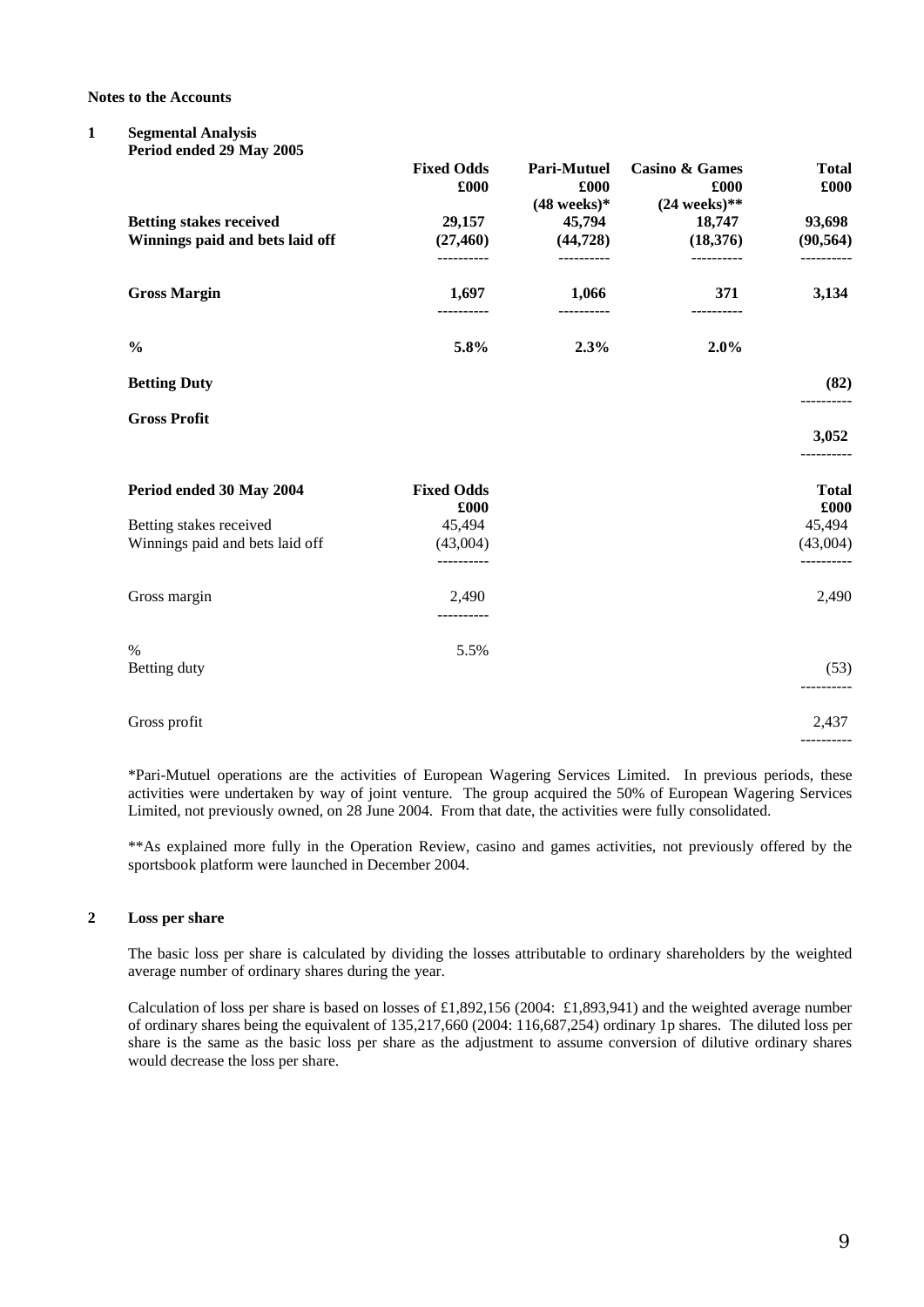#### **Notes to the Accounts (continued)**

# **3 Reconciliation of operating loss to net cash outflow from operating activities**

| £000    | £000    |
|---------|---------|
| (1,792) | (2,249) |
| 1.140   | 785     |
| 537     | 760     |
| (1,067) | (280)   |
|         |         |
| (1,182) | (984)   |
|         |         |

# **4 Analysis of cash flows for headings netted in the cash flow statement**

|   |                                                 |                        | 2005<br>£000             | 2004<br>£000              |
|---|-------------------------------------------------|------------------------|--------------------------|---------------------------|
|   | <b>Acquisition</b>                              |                        |                          |                           |
|   | Investment                                      |                        | (83)                     |                           |
|   | Cash acquired from subsidiary                   |                        | 411                      |                           |
|   |                                                 |                        | 328                      |                           |
|   | <b>Financing</b>                                |                        |                          |                           |
|   | Issue of new shares including share premium     |                        | 922                      |                           |
|   | Amounts falling due after more than one<br>year |                        | 63                       |                           |
|   |                                                 |                        | 985                      |                           |
| 5 | Analysis of net funds                           | At 30 May 2004<br>£000 | <b>Cash Flow</b><br>£000 | At 29 May<br>2005<br>£000 |
|   | Cash in hand and at bank                        | 444                    | 206                      | 650                       |
|   | Bank overdraft                                  | (7)                    | (164)                    | (171)                     |
|   |                                                 | 437                    | 42                       | 479                       |
|   |                                                 |                        |                          |                           |

#### **6 Basis of preparation of the final statements**

- (i) The results for the period ended 29 May 2005 are prepared in accordance with applicable UK accounting standards, using the same account policies as set out in the group accounts for the year ended 30 May 2004. These preliminary statements are unaudited, but have been reviewed, in accordance with Auditing Practices Board guidance by the Auditors, KPMG Audit LLC, whose report will be included in the report and accounts to be sent to shareholders.
- (ii) The abridged accounts for the year to 30 May 2004 are an extract from the full group accounts for that period on which an unqualified report was made by the group's auditors and which have been delivered to the Registrar of Companies.
- (iii) In preparing these financial statements the directors considered the adequacy of the cash resources and working capital available to the group for the next 12 months.